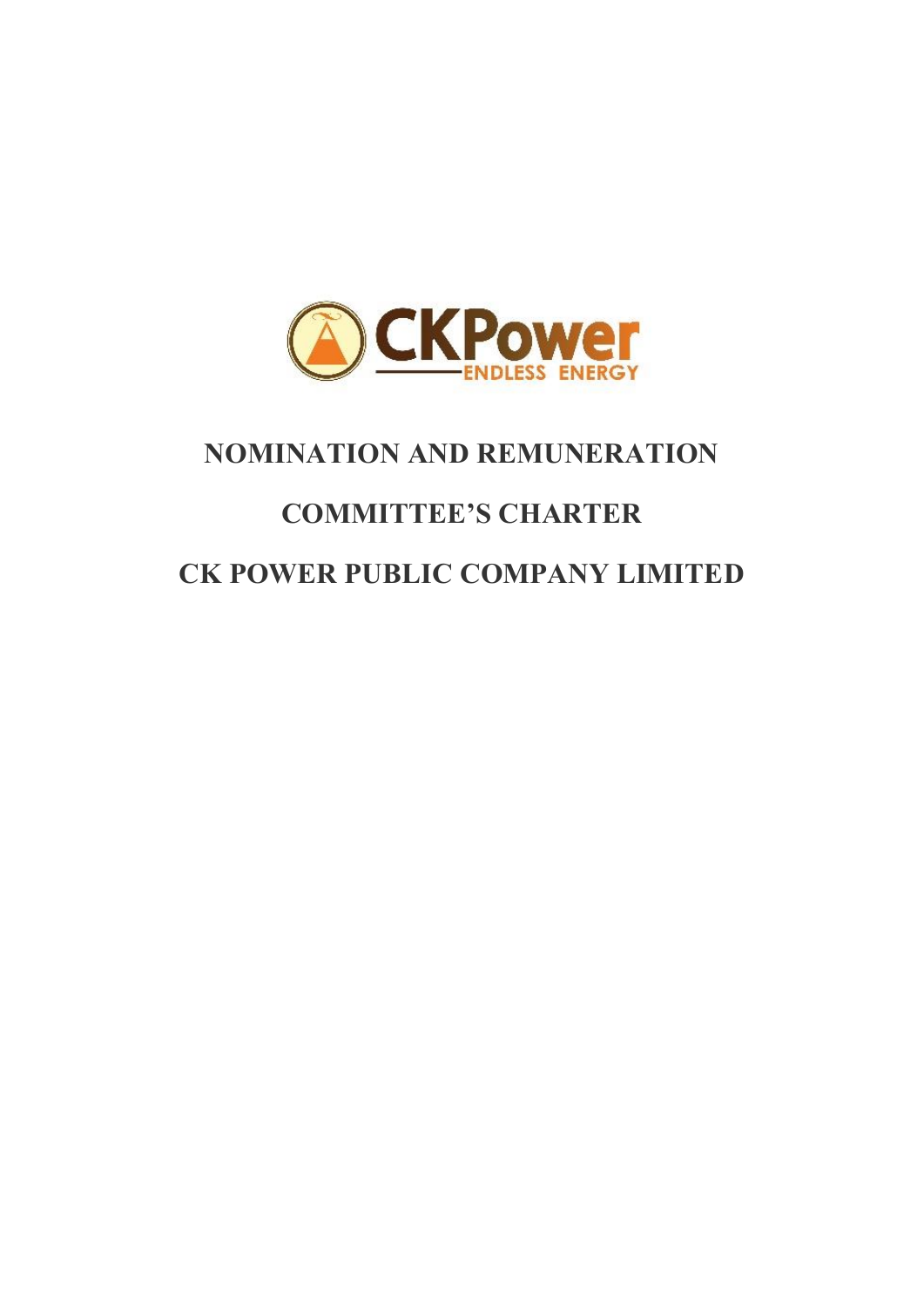## **CONTENT**

|                                                           | - - 0   |
|-----------------------------------------------------------|---------|
| <b>OBJECTIVES</b>                                         | 1       |
| <b>COMPOSITION</b>                                        | 1       |
| <b>QUALIFICATIONS</b>                                     | 1       |
| APPOINTMENT, TENURE AND VACATION OF OFFICE                | $1 - 2$ |
| <b>MEETINGS</b>                                           | 2       |
| SCOPE OF DUTIES AND RESPONSIBILITIES                      | $2 - 3$ |
| <b>REPORTING</b>                                          | 3       |
| ASSESSMETN OF THE NOMINATION AND REMUNERATION COMMITTEE'S | 3       |
| PERFORMANCE                                               |         |

#### **Page**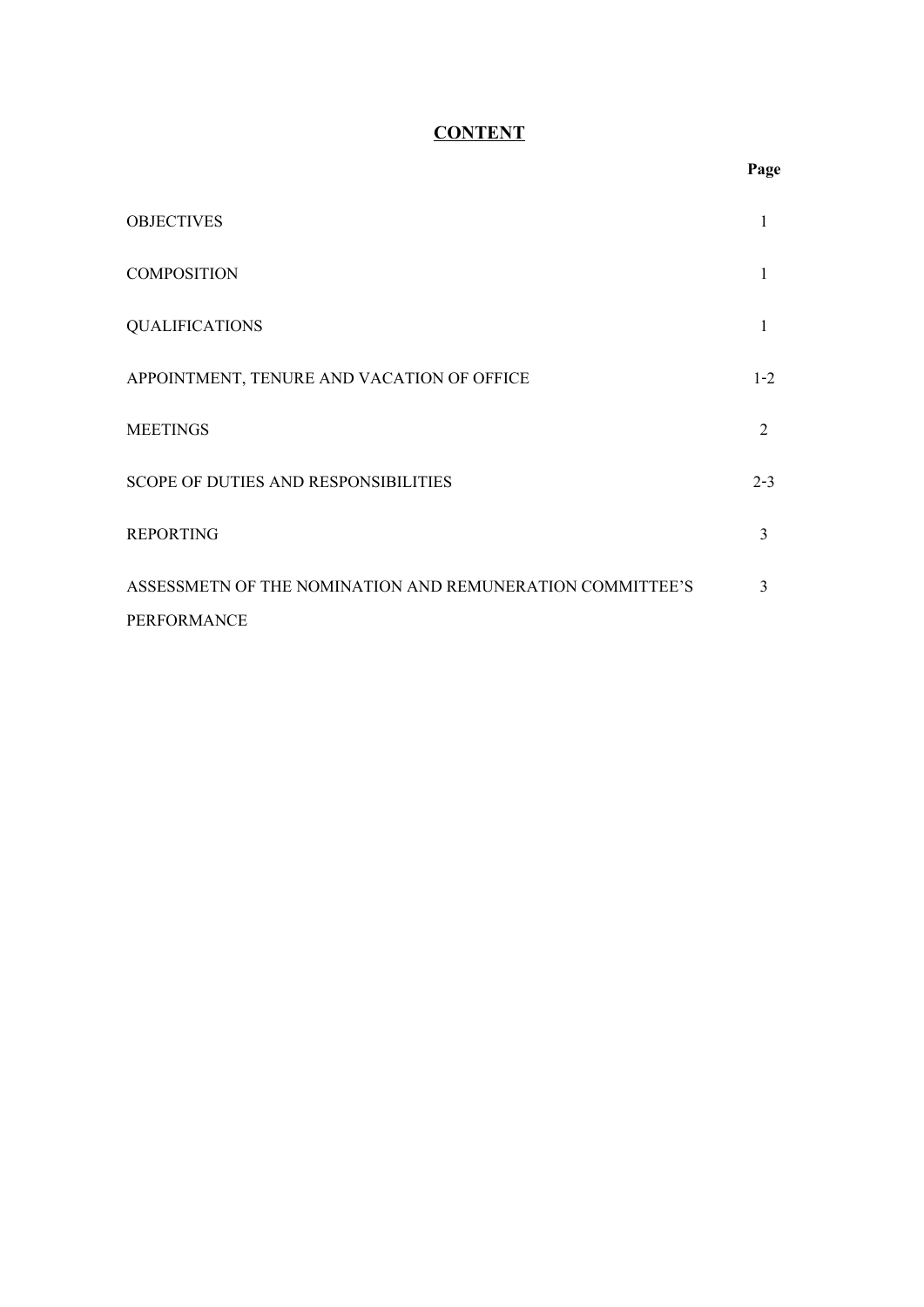

CK Power Public Company Limited Nomination and Remuneration Committee's Charter Page 1/4

Revision No. 01

Effective Date

#### **NOMINATION AND REMUNERATION COMMITTEE'S CHARTER**

#### **1. OBJECTIVES**

The Board of Directors deemed appropriate to draw up the Nomination and Remuneration Committee's Charter in order for compilation of the Nomination and Remuneration Committee's composition, duties and responsibilities, and practical guidelines as assigned by the Board of Directors to discharge its duties to nominate persons who are suitably qualified to serve as directors and Managing Directors, and consider determining remuneration for directors and Managing Directors to ensure transparency and consistency with the operational results of the Company, duties and responsibilities and performance of directors, with such remuneration staying at the appropriate level which is comparable to that in the same market and industry of similar size. This is to comply with the Principles of Good Corporate Governance and other related regulations.

#### **2. COMPOSITION**

The Nomination and Remuneration Committee is composed of at least three (3) members, most of whom shall be independent directors, and the Chairman of the Nomination and Remuneration Committee shall be an independent director.

#### **3. QUALIFICATIONS**

3.1 The Nomination and Remuneration Committee shall have good knowledge, abilities, and experience which will be useful to the Company's business operations, have honesty, integrity, adhere to business ethics, and contribute adequate time to provide knowledge, abilities, and perform their duties for the Company to the best of their effort.

3.2 The Nomination and Remuneration Committee shall possess qualifications and shall not possess any prohibited characteristics under the laws on public limited companies, the laws on securities and exchange, and any other related laws.

#### **4. APPOINTMENT, TENURE AND VACATION OF OFFICE**

4.1 The Nomination and Remuneration Committee shall be appointed by the Board of Directors and shall have a term of office for three years according to the term of office as director of the Company, and when the term of office is expired, he/she may be re-appointed under the resolution by the Board of Directors' meeting.

- 4.2 The Nomination and Remuneration Committee shall vacate office upon:
	- Retirement by rotation;
	- Vacation of office as director of the Company;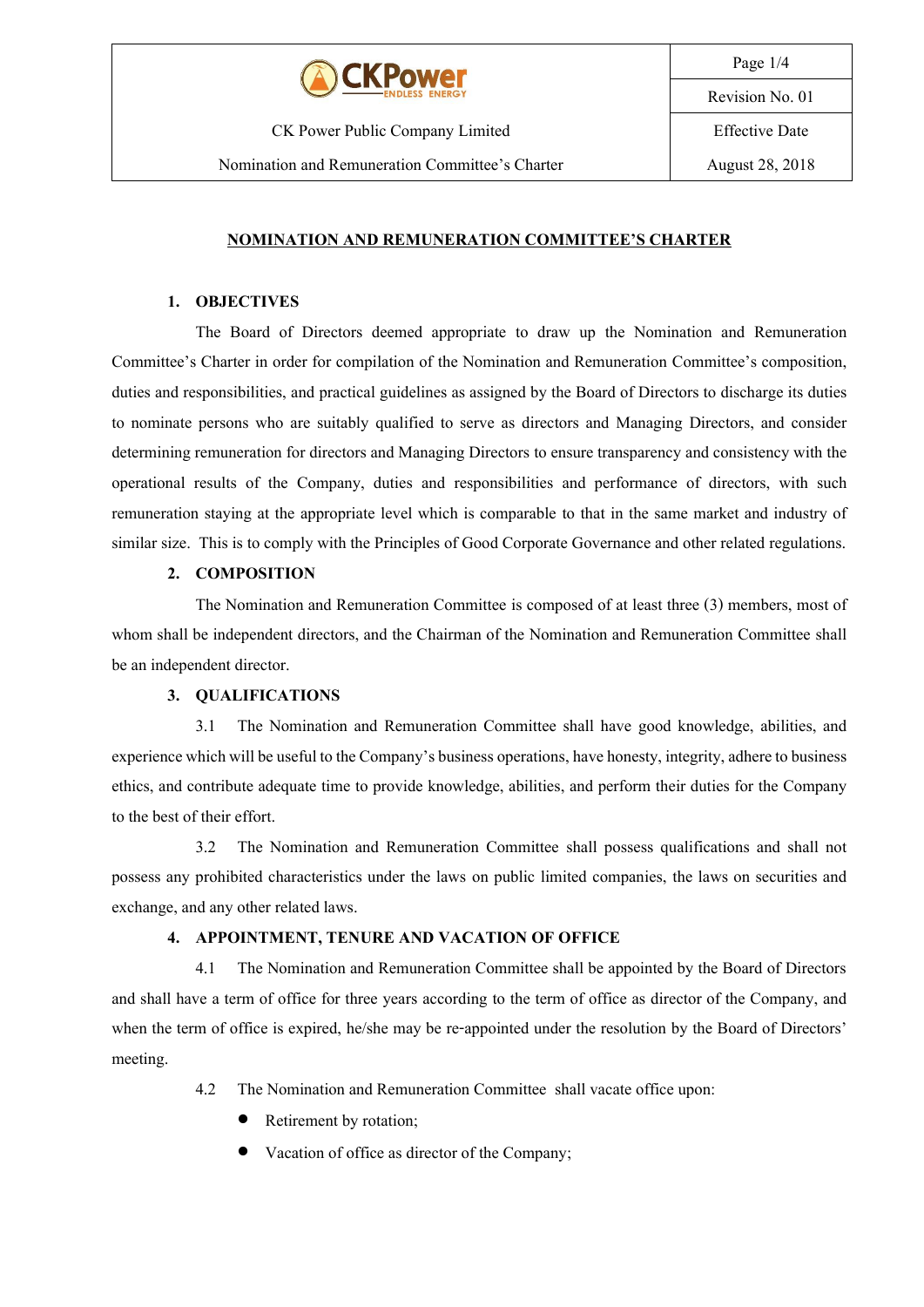

CK Power Public Company Limited

Nomination and Remuneration Committee's Charter

- Resignation;
- Death;
- Removal by the resolution of the Board of Directors' meeting;

• Disqualification or possession of any prohibited characteristics under the laws on public limited companies and/or the laws on securities and exchange.

4.3 Any member of the Nomination and Remuneration Committee wishing to resign shall submit a resignation letter to the Companyat least one month in advance. The resignation shall take effect from the date on which the resignation letter reaches the Company.

4.4 In case of any vacancy for the Nomination and Remuneration Committee, the Board of Directors shall select any qualified person to fill such vacancy.

### **5. MEETINGS**

5.1 The Nomination and Remuneration Committee shall meet at least twicea year. The concerned Management or executives or staff of the Company or those who it deems appropriate to attend the meeting may be invited to provide opinions or documents or information as long as they are deemed relevant or necessary.

5.2 In calling the Nomination and Remuneration Committee's meeting, the Chairman of the Nomination and Remuneration Committee or secretary of the Nomination and Remuneration Committee by an order of the Chairman of the Nomination and Remuneration Committee shall send a notice letter to the Nomination and Remuneration Committee Members in advance at least seven days prior to the meeting date, except in case of necessity or urgency, a meeting may be called by other means or the date of the meeting may be scheduled sooner.

5.3 A quorum of the Nomination and Remuneration Committee's meeting shall consist of at least one half of the total number of the Nomination and Remuneration Committee Members.

5.4 Any member of the Nomination and Remuneration Committee who has personal interests in any matters to be considered shall have no right to vote on such matter.

5.5 In voting at any meeting, each member of the Nomination and Remuneration Committee shall have one vote and a resolution shall be passed by majority vote. In the case of an equality of votes, the Chairman of the Nomination and Remuneration Committee shall have an additional casting vote.

### **6. SCOPE OF DUTIES AND RESPONSIBILITIES**

### 6.1 Nomination

6.1.1 Consider selecting a person with multiple qualifications in terms of professional skills and expertise, irrespective of gender, as well as consider whether such person is suitably qualified to serve as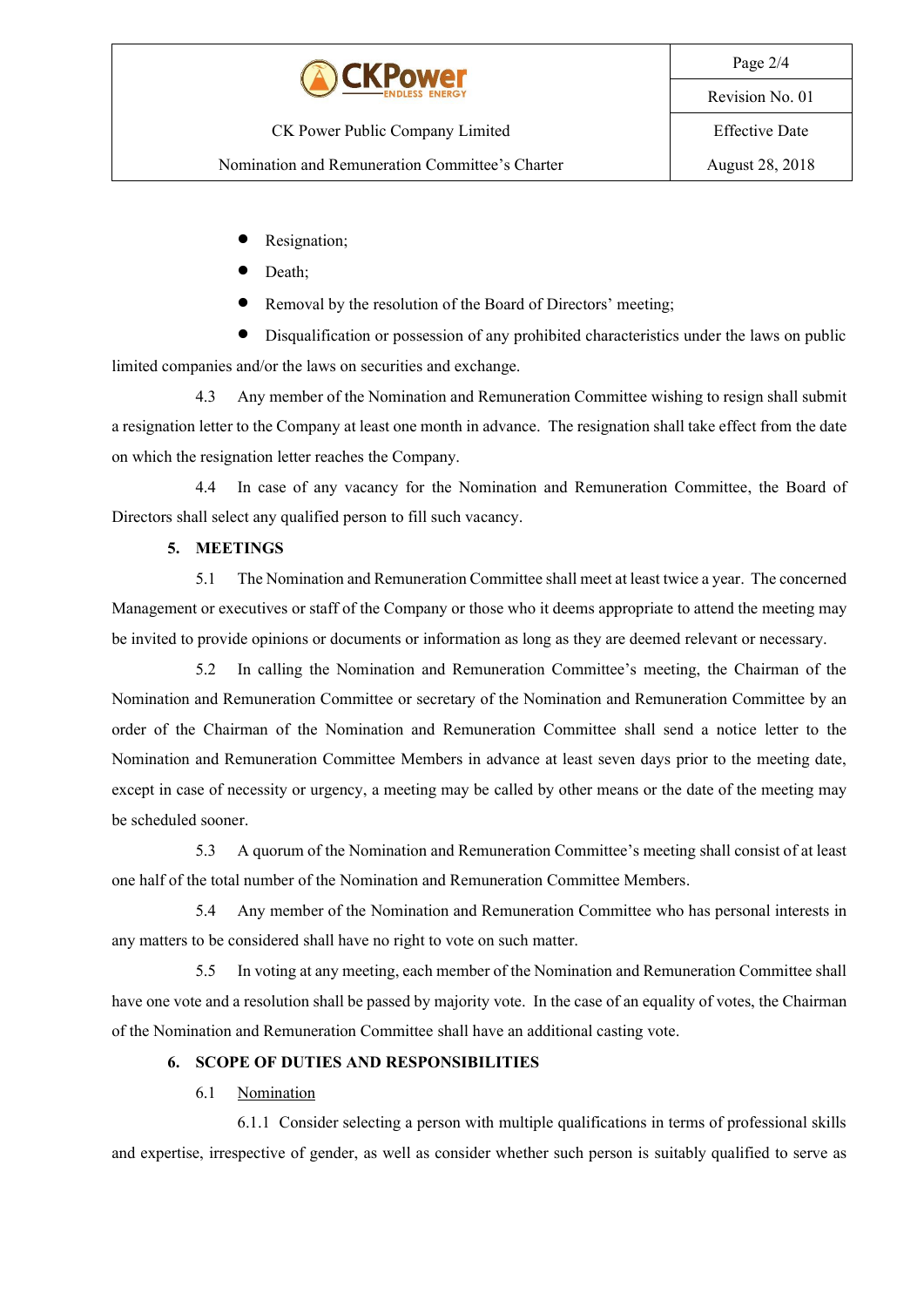

directors or members of subcommittees to ensure conformity with the Company's business strategies for proposal of the same tothe Board of Directors for nomination of such persons to the shareholders' meetingor to the Board of Directors for consideration and appointment.

6.1.2 Consider selecting the persons who are suitably qualified to serve as Managing Directors for nomination of such persons to the Board of Directors for consideration and appointment.

6.1.3 Set up a working group as it deems appropriate and perform other tasks as assigned by the Company.

In this regard, the nomination of such persons per sub-clauses 6.1.1 and 6.1.2 above shall be in accordance with the criteria for nomination and appointment of directors and Managing Directors.

#### 6.2 Determination of Remuneration

6.2.1 Consider establishing criteria for consideration of remuneration, determination of remuneration and salary increment, and other remuneration of directors and subcommittee members to ensure consistency with the Company's operational results and dividend payment to shareholders, for submission of the same to the shareholders' meeting for consideration and approval.

6.2.2 Consider establishing criteria for consideration of remuneration, determination of remuneration and salary increment, and other remuneration of Managing Directors, for submission of the same to the Board of Directors' meeting for consideration and approval.

6.2.3 Set up a working group as it deems appropriate and perform other tasks as assigned by the Company.

#### **7. REPORTING**

The Nomination and Remuneration Committee shall report on its performance to the Board of Directors and report on discharge of its duties during the previous year to shareholders in an annual report, with details requiring disclosure as follows:

- 7.1 Number of meetings;
- 7.2 Number of each member of Nomination and Remuneration Committee's attendance at each meeting;
- 7.3 Performance results as specified by the Charter;
- 7.4 Review of the Nomination and Remuneration Committee's Charter at least once a year in conformity with the Company's action plan, short-term and long-term strategies, and succession plan.